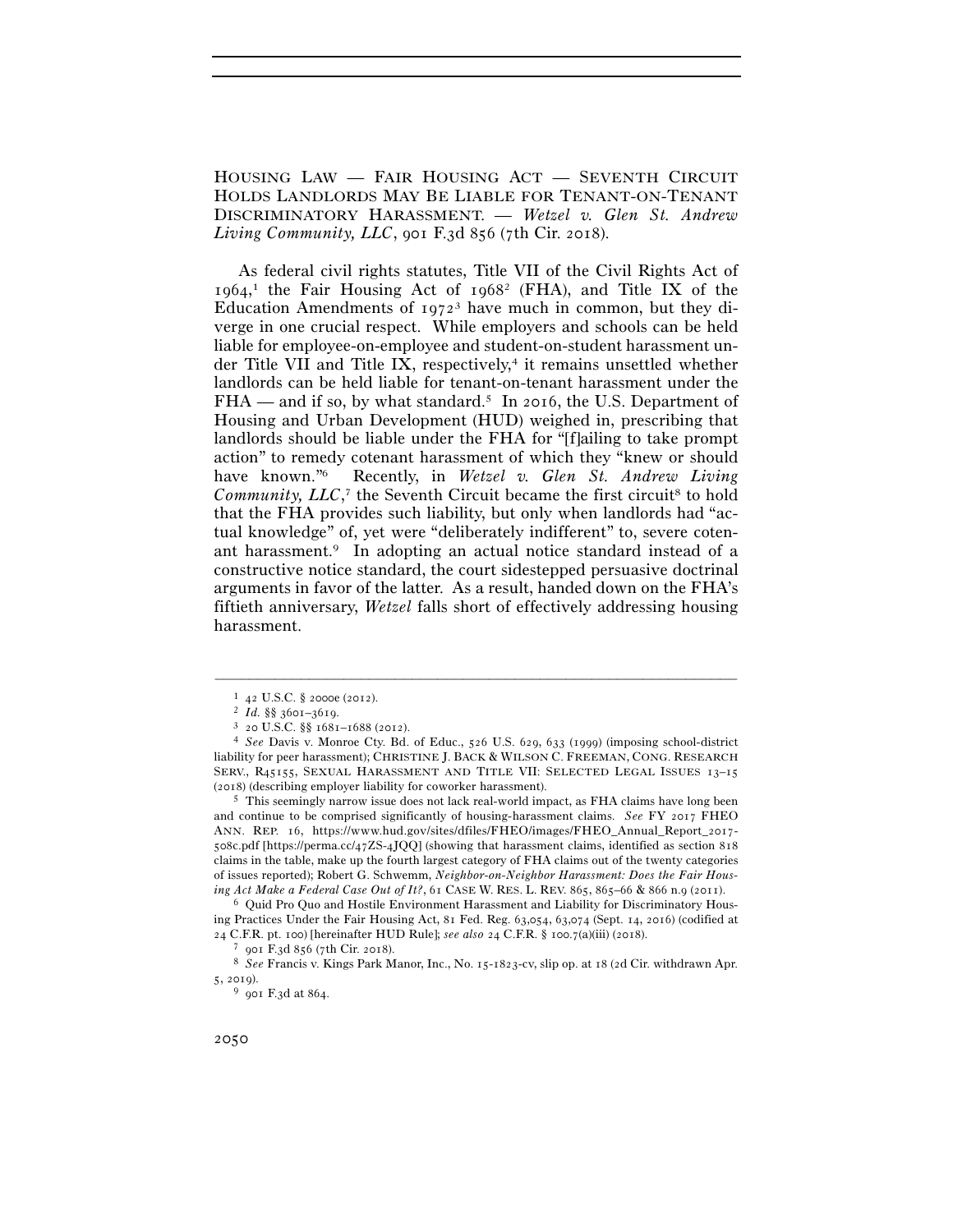In November 2014, Marsha Wetzel moved into an apartment at Glen St. Andrew Living Community (GSALC), a senior residential community in Niles, Illinois.10 A lesbian in her late sixties, Wetzel was disabled and had just lost her partner of thirty years to cancer.11 Her tenancy at GSALC was governed by a standard Tenant's Agreement (Agreement) under which GSALC was to provide a room, daily meals, and other community resources.12 The Agreement also entitled GSALC to terminate the tenancy if Wetzel threatened other tenants' "health and safety" or "unreasonably interfere[d]" with their "peaceful use and enjoyment of the community."13 Wetzel was allegedly subjected to a fifteen-month period of harassment by other tenants.14 She was "repeatedly berated . . . for being a 'fucking dyke,' 'fucking faggot,' and 'homosexual bitch,'"15 and was also harassed physically — on one occasion she was hit in the back of her head and pushed off her motorized scooter.16 According to Wetzel, the GSALC management disregarded her routine complaints and instead contrived to evict her.<sup>17</sup>

Wetzel eventually sued GSALC.<sup>18</sup> She relied on both section 3604(b) of the FHA, which prohibits discrimination in the "terms, conditions, or privileges" of housing based on a protected characteristic,19 and section 3617, which makes it unlawful to "coerce, intimidate, threaten, or interfere with" any person's enjoyment of section 3604 rights.20 She alleged that GSALC violated these sections by failing to "take prompt action to correct and end the sex-based harassment" by other tenants.21 GSALC filed a motion to dismiss, arguing that it could not be held liable under these sections absent a showing of discriminatory intent and that, in any event, landlords are not liable for cotenant harassment under the FHA.22

<sup>–––––––––––––––––––––––––––––––––––––––––––––––––––––––––––––</sup> <sup>10</sup> Complaint at 1, 4, Wetzel v. Glen St. Andrew Living Cmty., LLC, No. 16-cv-07598 (N.D. Ill. Jan. 18, <sup>2017</sup>). 11 *Id.* at 5–<sup>6</sup>. 12 *Wetzel*, 901 F.3d at <sup>859</sup>. 13 *Id.*

<sup>14</sup> *Id.* at 860. Because this case was decided at the motion-to-dismiss stage, *id.* at 861, the court % accepted as true all the alleged facts, *id.* at 860.<br><sup>15</sup> *Id.* (also detailing other homophobic slurs Wetzel allegedly suffered).<br><sup>16</sup> *Id.* (also describing other alleged incidents of physical harassment).<br><sup>17</sup> *Id.* 

individual members of the management staff. *Id.* This piece refers to them collectively as GSALC.<br><sup>19</sup> 42 U.S.C. § 3604(b) (2012).<br><sup>20</sup> *Id.* § 3617.<br><sup>20</sup> *Id.* § 3617.<br><sup>21</sup> Complaint, *supra* note 10, at 20. She also al

unlawful sex discrimination and retaliation violative of sections 3604(b) and 3617 of the FHA, and the Illinois Human Rights Act (IHRA). *Id.* at 20–22.<br><sup>22</sup> Defendants' Motion to Dismiss at 4–8, Wetzel v. Glen St. Andrew Living Cmty., LLC, No.

<sup>16</sup>-cv-07598 (N.D. Ill. Jan. 18, 2017).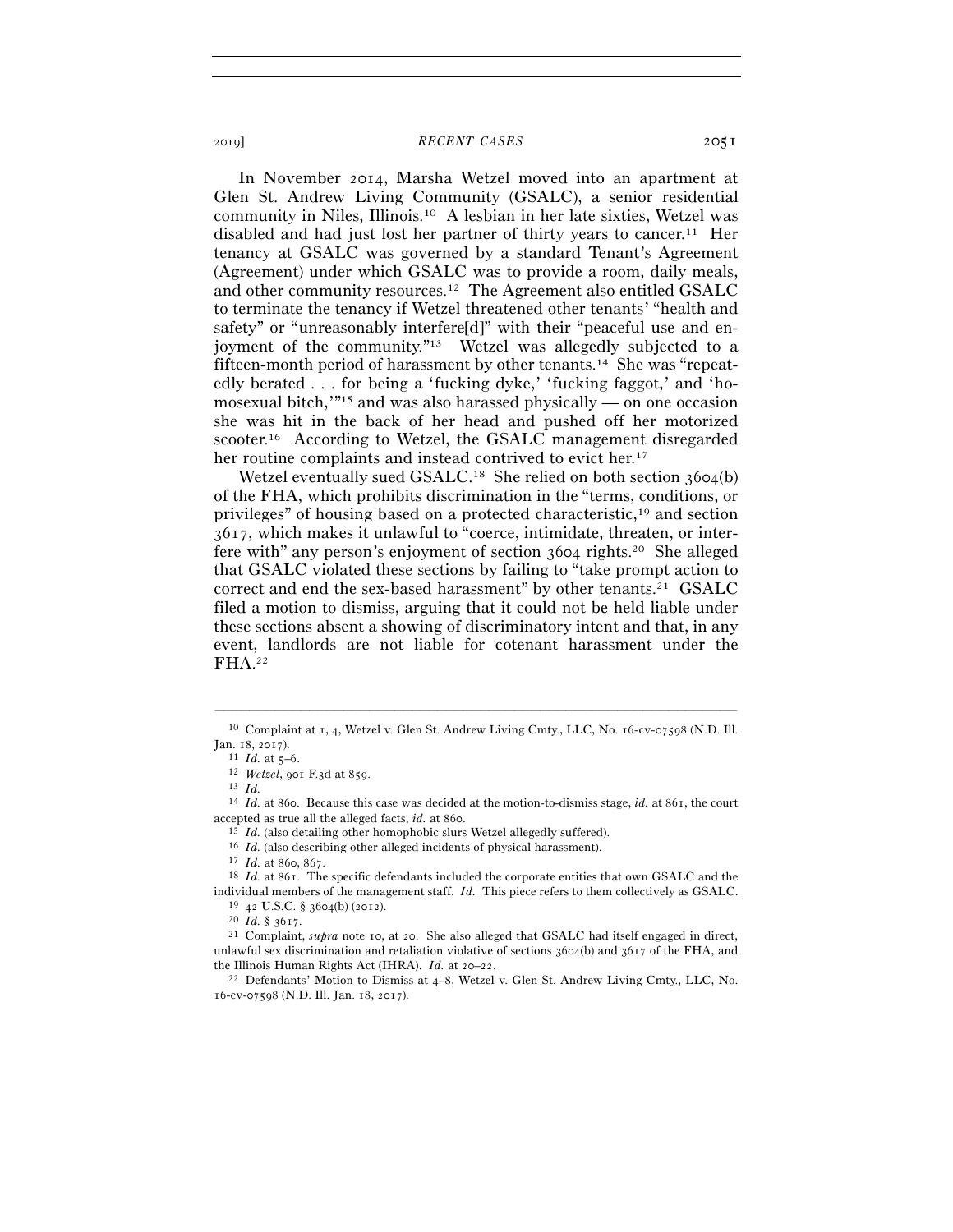The district court granted GSALC's motion to dismiss.<sup>23</sup> Judge Der-Yeghiayan issued a memorandum opinion in which he analyzed separately Wetzel's section 3604(b) claims and section 3617 claims. With respect to the former, he noted that in situations like Wetzel's, <sup>24</sup> section 3604(b) may authorize constructive eviction claims, which require tenants to show their surrender of possession of the dwellings.<sup>25</sup> Since Wetzel failed to make the requisite showing, her section 3604(b) claims were dismissed.26 Regarding her section 3617 claims, Judge Der-Yeghiayan read Seventh Circuit caselaw to require a plaintiff to show that the defendant had discriminatory intent.27 Because Wetzel failed to plead that GSALC's inaction was sex- or sexual orientation– motivated, her section 3617 claims were also dismissed.28 Wetzel appealed, this time reframing her FHA arguments as a hostile-housingenvironment claim<sup>29</sup> and citing in particular the 2016 HUD rule.<sup>30</sup>

The Seventh Circuit reversed and remanded.<sup>31</sup> Writing for a unanimous panel, Chief Judge Wood agreed with Wetzel that the Seventh Circuit has recognized a hostile-housing-environment cause of action under sections 3604(b) and 3617 of the FHA and resolved the case accordingly. A plaintiff bringing such a claim must make a three-prong showing: "(1) she endured unwelcome harassment based on a protected characteristic; (2) the harassment was severe or pervasive enough to interfere with the terms, conditions, or privileges of her residency, or in the provision of services or facilities; and  $(3)$ ... there is a basis for imputing liability to the defendant."32 Wetzel easily met the first prong because the Seventh Circuit had already held that sexual orientation– based discrimination qualifies as sex-based discrimination under Title VII, which applies equally under the FHA.33 With respect to the second prong, the court had no trouble finding that a jury would be entitled to view the harassment Wetzel suffered "as both severe and pervasive."34

<sup>23</sup> *Wetzel*, No. 16-cv-07598, slip op. at 1. After dismissing Wetzel's FHA claims, the court declined to exercise supplemental jurisdiction over her remaining IHRA claims and dismissed them without prejudice. *Id.* at 7.<br><sup>24</sup> The court was referring to postacquisition cases (cases where the alleged housing discrimina-

tion arose *after* the plaintiffs acquired the dwellings). *Id.* at 6.

 $^{25}$   $Id.$  (citing Bloch v. Frischolz, 587 F.3d 771, 778 (7th Cir. 2009)).<br>  $^{26}$   $Id.$  at 6–7. The court also found that Wetzel "ha[d] not pled a retaliation claim."  $Id.$  at 5.<br>  $^{27}$   $Id.$  at 3–4 (citations omitted).<br> 901 F.3d 856 (No. 17-1322).<br><sup>30</sup> *Id.* at 19–21.<br><sup>31</sup> *Wetzel*, 901 F.3d at 868. The court also reinstated Wetzel's IHRA claims. *Id.* 

<sup>32</sup> *Id.* at 861–<sup>62</sup> (citations omitted). 33 *Id.* at 862 (citing Hively v. Ivy Tech Cmty. Coll., 853 F.3d 339, 359 (7th Cir. <sup>2017</sup>) (en banc)). 34 *Id.*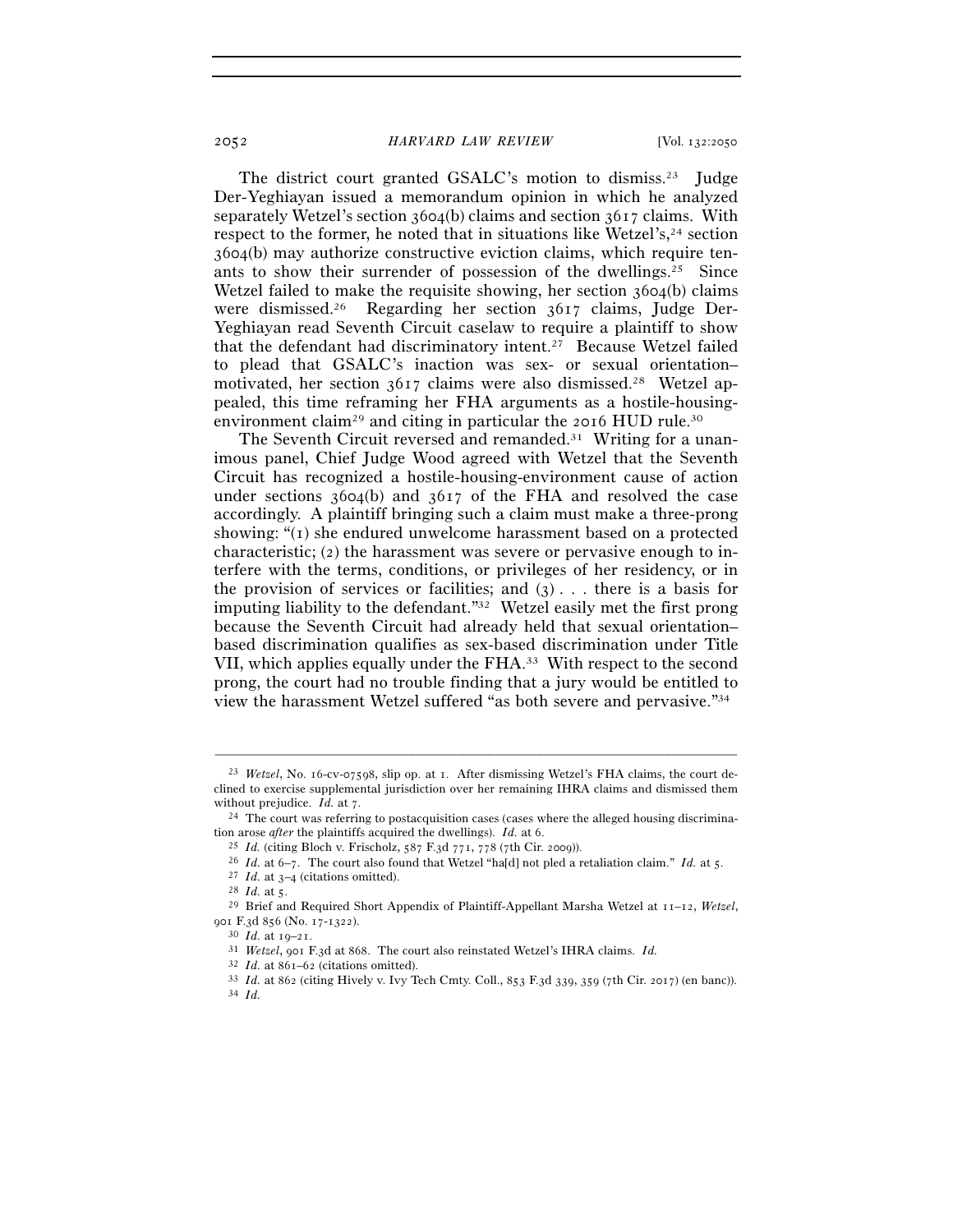The third prong, that is, whether there is a basis under the FHA for imputing cotenant harassment liability to GSALC, was an issue of first impression.35 Chief Judge Wood first found that the "text [of sections 3604(b) and 3617] does not spell out a test for landlord liability" or condition liability on landlords' discriminatory intent.36 She buttressed the latter claim with the Supreme Court's interpretation of the parallel provision in Title VII, which imposes liability on employers for coworker harassment of which they knew or should have known.<sup>37</sup> However, she noted that there might be some "important differences" between employer-employee relationships and landlord-tenant relationships with an employee being the "agent" of an employer versus a tenant being "largely independent of" a landlord — and declined to adopt Title VII's constructive notice standard.38

 Instead, Chief Judge Wood analogized *Wetzel* to a Supreme Court Title IX precedent *Davis v. Monroe County Board of Education*, 39 holding that landlords would be liable if they "had actual knowledge of the severe [cotenant harassment]" and "were deliberately indifferent to it."40 She characterized this liability as a "direct liability for inaction" that attaches when landlords "[have] but fail[] to deploy . . . available remedial tools," but does not require "[c]ontrol [over harassers] in the absolute sense."41 GSALC's argument that it could only "minimally" affect tenants' conduct was rejected because the Agreement entitled GSALC to evict, and thus deter, the harassing tenants and to take some other less serious remedial measures.<sup>42</sup> Notably, Chief Judge Wood found it unnecessary to rely on the 2016 HUD rule. She described it as a "broader" rule that "mirrors" the above Title VII standard, the adoption of which would require more analysis than HUD had offered to overcome the "salient differences between Title VII and the FHA."43

 $35$  *Id.*<br> $36$  *Id.* at 863.

<sup>&</sup>lt;sup>37</sup> *Id.* (citing Burlington Indus., Inc. v. Ellerth, 524 U.S. 742, 758-59 (1998) ("An employer is negligent with respect to sexual harassment if it knew or should have known about the conduct and failed to stop it." *Id.* at <sup>759</sup>.)). 38 *Id.*

<sup>39</sup> 526 U.S. 629 (1999). *Davis* held that a school district would be liable for "known" studenton-student harassment if the school acted with "deliberate indifference" to it. *Id.* at <sup>633</sup>. 40 *Wetzel*, 901 F.3d at 864 (leaving open the question of whether this test would be appropriate

<sup>% &</sup>quot;in a setting that more closely resemble<br>[d] custodial care").<br> $41$  *Id.* at 865.<br> $42$  *Id.* The court also justified landlord liability on property law grounds. *Id.* at 865–66.<br> $43$  *Id.* at 866. The court also found

sition, and it reinstated her retaliation claim without requiring proof of GSALC's discriminatory intent. *Id.* at 866–68.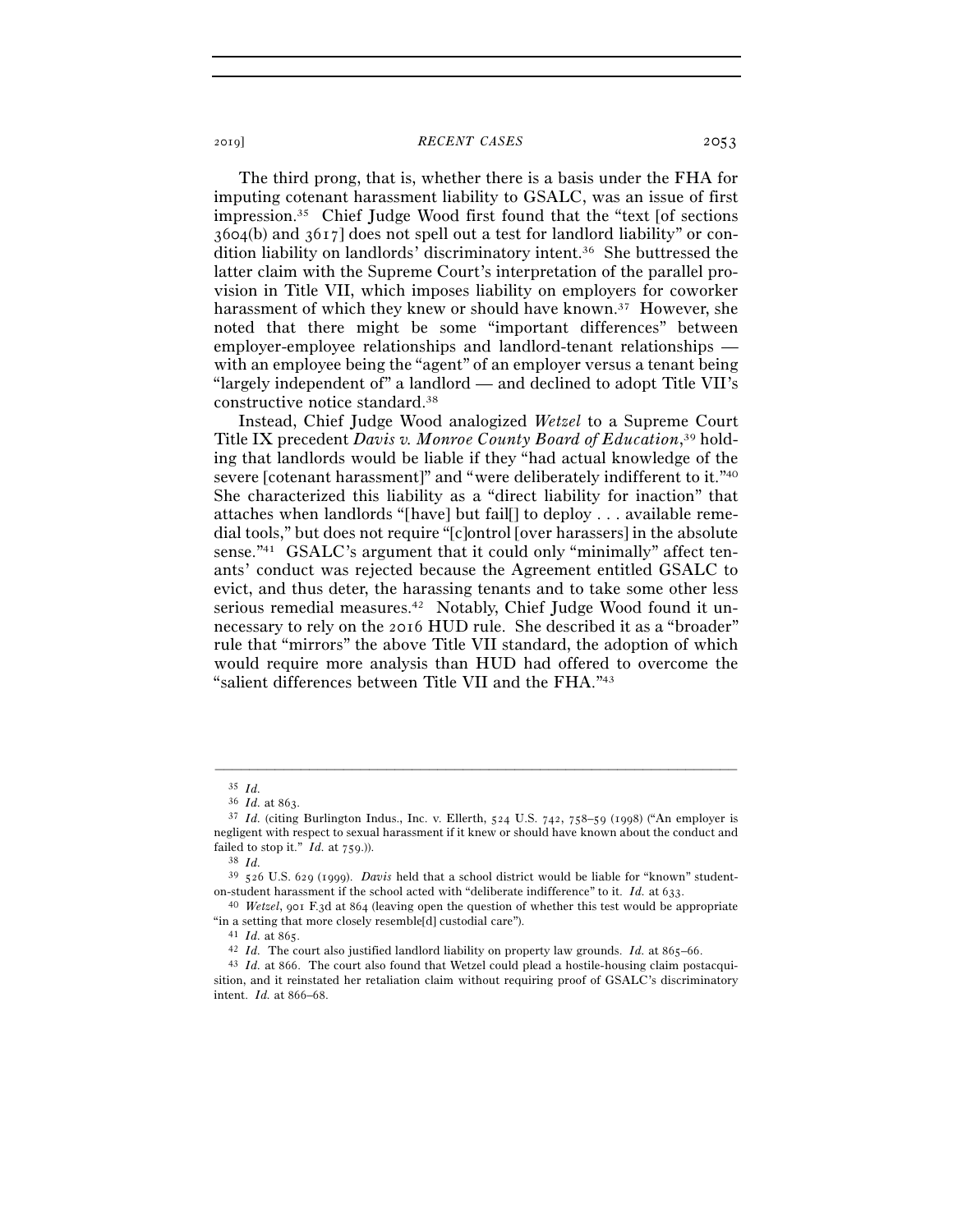### 2054 *HARVARD LAW REVIEW* [Vol. 132:<sup>2050</sup>

 Although the court plausibly interpreted the FHA to hold landlords liable for cotenant harassment,<sup>44</sup> it should have adopted Title VII's constructive notice standard in lieu of Title IX's actual notice standard. Its justifications for importing the latter were not particularly persuasive whereas the arguments favoring the former are. To start, the court did not compellingly explain why it had to rely on Title IX instead of following through with Title VII.<sup>45</sup> Moreover, *Davis* is simply not analogous to *Wetzel*, and compared with actual notice, the constructive notice standard is doctrinally superior, as it finds substantial support in the jurisprudence of both the Seventh Circuit and the Supreme Court, and has been followed by HUD. In adopting a higher notice standard, *Wetzel* falls short of effectively combating housing harassment. If the court was worried about overbroad landlord liability, it could have averted that without raising the notice standard.

 Having decided that the FHA provides landlord liability for cotenant harassment, the *Wetzel* court had to fashion the appropriate liability test. Presented with Title VII's constructive notice standard and Title IX's actual notice standard, the court adopted the latter because landlords have less control over tenants than employers subject to Title VII have over employees.<sup>46</sup> This is not convincing. True, employers might wield more control over employees than landlords over tenants, but the degree of control schools have over students in the Title IX context is not any closer to the landlord-tenant relationship.47 Title IX's liability rule for peer harassment also rests upon schools' "significant control" over the harassers,<sup>48</sup> a blurry principle that cannot yield clear application in the FHA context.49 This probably explains why the *Wetzel* court eventually quoted a Title VII precedent and reasoned that landlord liability was justified precisely because landlords can exercise meaningful

<sup>44</sup> As of this writing, the Second Circuit has joined the Seventh Circuit in finding such liability, though perhaps only temporarily. *See* Francis v. Kings Park Manor, Inc., No. 15-1823-cv, slip op. at 3 (2d Cir. withdrawn Apr. 5, <sup>2019</sup>). 45 Unlike both Title VII and the FHA, Title IX prohibits only discrimination by federal funding

recipients; it does not prohibit educational discrimination outright. *See* 20 U.S.C. § 1681(a) (2012); Gebser v. Lago Vista Indep. Sch. Dist., 524 U.S. 274, 286 (1998). In the Seventh Circuit's own words, Title VII by comparison is the "functional equivalent" of the FHA, "so the provisions of these two statutes are given like construction and application." Kyles v. J.K. Guardian Sec. Servs.,

Inc., 222 F.3d 289, 295 (7th Cir. <sup>2000</sup>). 46 *Wetzel*, 901 F.3d at 863–<sup>64</sup>. 47 *See* Davis v. Monroe Cty. Bd. of Educ., 526 U.S. 629, 646 (1999) (emphasizing schools' "custodial and tutelary" power over precollege students (quoting Vernonia Sch. Dist. 47J v. Acton, 515 U.S. 646, 655 (<sup>1995</sup>))). 48 *Id.*

<sup>49</sup> *See id.* at 662 (Kennedy, J., dissenting) (faulting the majority for not specifying what degree of control would suffice for school liability).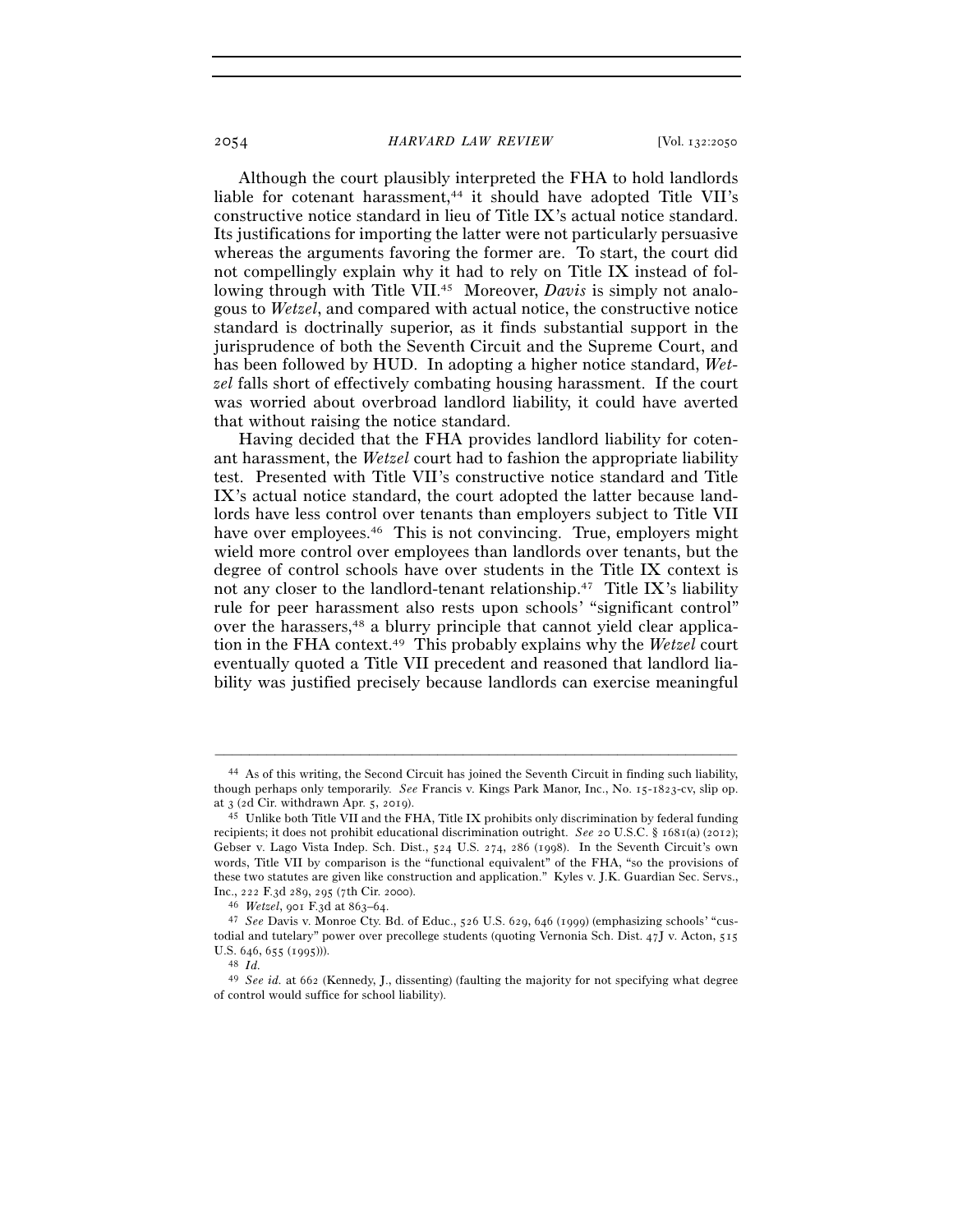control over tenants just as employers exercise control over employees.50 Why, then, shouldn't Title VII also be the reference point for crafting the liability rule for cotenant harassment?

 The court instead relied heavily on *Davis*. There, the doctrinal consideration against holding schools liable for peer harassment of which they should have known was that Title IX was enacted pursuant to the Spending Clause, which requires giving federal funding recipients adequate notice of liabilities for their own (in)actions — which meant that school recipients needed to have actual, not merely constructive, notice of the harassment.51 The FHA, however, was enacted pursuant to the Commerce Clause,52 which does not have a similar notice requirement. Also, the original rationale for adopting an actual notice standard for Title IX liability was simply to avoid unbeneficial uses of education funds;53 this logic does not apply to the FHA, which was designed to prevent housing discrimination without regard to federal funding.54

 Had the court instead imported Title VII's constructive notice standard into the FHA it would have stood on firmer ground. First, the Seventh Circuit's hostile housing jurisprudence is modeled after Title VII hostile workplace jurisprudence,<sup>55</sup> under which employers are held to a constructive notice standard for coworker harassment.56 Since the purported differences between Title VII and the FHA did not prevent general doctrinal borrowing in this context, following Title VII to craft an FHA landlord liability rule is an obvious starting point.<sup>57</sup> Second, the constructive notice standard fits better doctrinally with the Supreme Court's and HUD's recognition that an FHA-based housing discrimination action is effectively a tort action.58 Holding landlords liable for sitting on cotenant harassment of which they knew or should have known — that is, through

<sup>50</sup> *Wetzel*, 901 F.3d at 865 (arguing that "liability attaches because a party 'has [but fails to use] an arsenal of incentives and sanctions . . . that can be applied to affect conduct'" (omissions in original) (quoting Dunn v. Wash. Cty. Hosp., 429 F.3d 689, 691 (7th Cir. 2005))).<br>
51 See Davis, 526 U.S. at 640–42.<br>
52 See, e.g., Robert G. Schwemm, Discriminatory Effect and the Fair Housing Act, 54 NOTRE

DAME LAW. 199, 230–31 (1978) (noting also that the FHA could have been enacted pursuant to the

Thirteenth and Fourteenth Amendments).<br>  $53$  See Gebser v. Lago Vista Indep. Sch. Dist., 524 U.S. 274, 289 (1998).<br>  $54$  See 42 U.S.C. § 3604(b) (2012).<br>  $55$  DiCenso v. Cisneros, 96 F.3d 1004, 1008 (7th Cir. 1996) (recog tion). Compare Wetzel, got F.3d at  $861-62$ , with Alamo v. Bliss,  $864$  F.3d  $541$ ,  $549$  (7th Cir. 2017).<br><sup>56</sup> See Vance v. Ball State Univ., 133 S. Ct. 2434, 2439 (2013); *id.* at 2456 (Ginsburg, J., dissenting).<br><sup>57</sup> T

comparable provisions on the issue at hand. *See* Kyles v. J.K. Guardian Sec. Servs., Inc., 222 F.3d 289, 297–98 (7th Cir. 2000). *Wetzel* thus presented a stronger case for reliance on Title VII because, as the court noted, section 2000e-2(a)(1) of Title VII is comparable to section 3604(b) of the FHA. *Wetzel*, 901 F.3d at 863; *see also* Fahnbulleh v. GFZ Realty, LLC, 795 F. Supp. 2d 360, 364 (D. Md. 2011).

<sup>58</sup> Bank of Am. Corp. v. City of Miami, 137 S. Ct. 1296, 1305 (2017) (citing Meyer v. Holley, 537 U.S. 280, 285 (2003)); HUD Rule, *supra* note 6, at 63,073.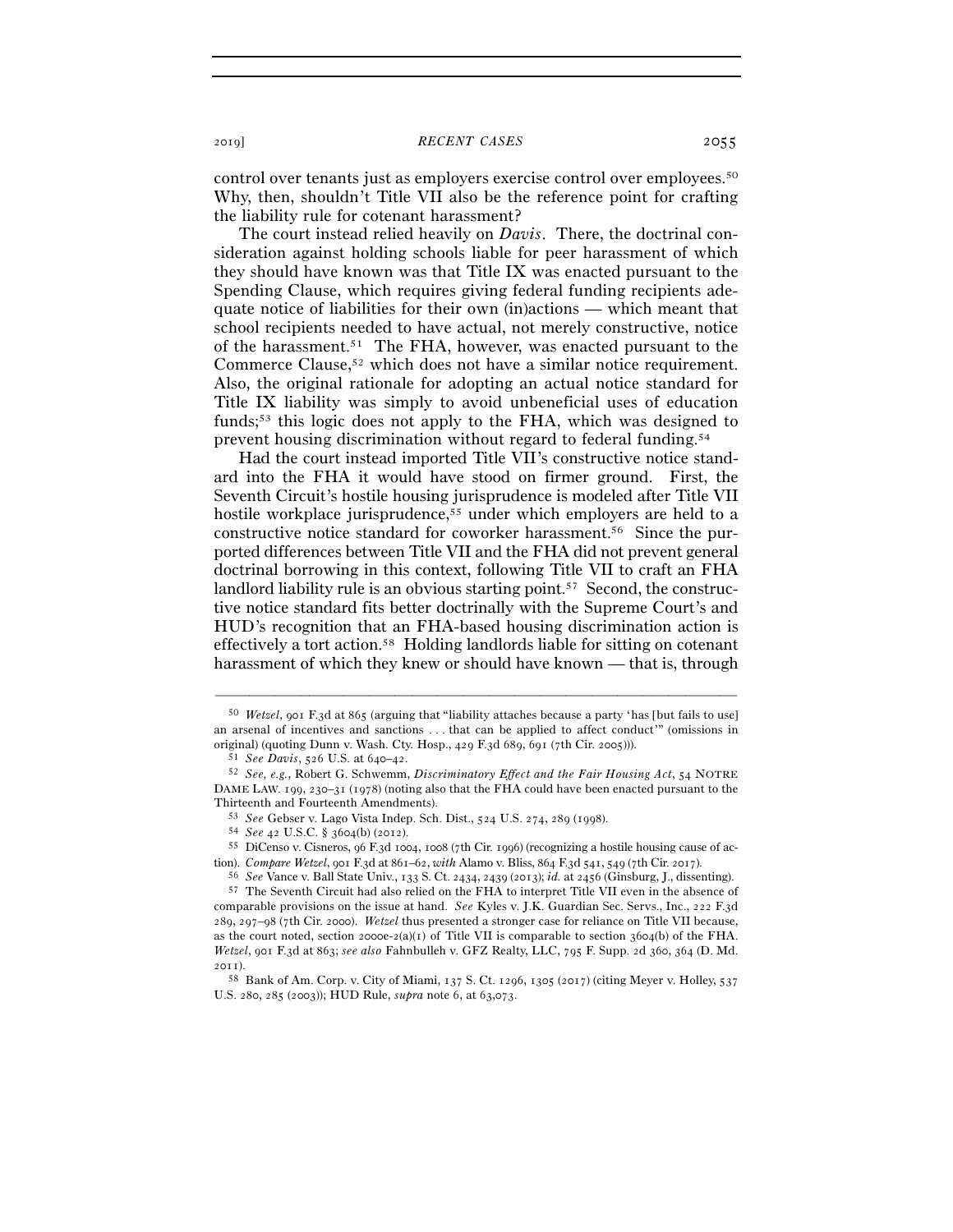their negligence — comports with the default rule of tort liability.<sup>59</sup> Indeed, tort law has long guided the Court's construction of FHA liability where the Act is otherwise textually indeterminate.<sup>60</sup> Finally, since HUD has already adopted this standard, it should have carried at least some weight in the court's analysis under the *Chevron* doctrine.<sup>61</sup> Brushing aside the HUD rule without deciding how much deference is owed to  $it^{62}$ simply invites more questions.

 Still, one might argue that the formal distinction between actual and constructive notice matters little in reality because severe or pervasive cotenant harassment should create actual notice for landlords.63 However, *Wetzel*'s raising of the notice standard unjustifiably undercut the FHA's efficacy against cotenant harassment because tenant underreporting has too often hampered anti–housing harassment actions64 while a constructive notice standard would hardly overburden landlords.<sup>65</sup> And some courts might further raise the actual notice standard<sup>66</sup> by, for example, requiring that landlords' knowledge of harassment come only from the harassed tenants, and not from their friends or other tenants.67

–––––––––––––––––––––––––––––––––––––––––––––––––––––––––––––

*Chevron*, the Court had observed that HUD's interpretation of FHA is "entitled to great weight." Trafficante v. Metro. Life Ins. Co., 409 U.S. 205, 210 (<sup>1972</sup>). 62 *See Wetzel*, 901 F.3d at 866. On March 4, 2019, seven months after *Wetzel* was decided, the

Second Circuit handed down *Francis v. Kings Park Manor, Inc.*, No. 15-1823-cv (2d Cir. withdrawn Apr. 5, 2019), where a divided panel engaged in an extensive debate on the level of deference due this very rule. *Compare id.* slip op. at 19–27, *with id.* slip op. at 32–<sup>37</sup> (Livingston, J., dissenting). 63 *See* Brief for AARP and AARP Foundation as Amici Curiae Supporting Plaintiff-Appellant

at 26, *Wetzel*, 901 F.3d 856 (No. 17-1322) (describing landlords' receiving harassed tenants' complaints as "entirely part of the normal course of residential management"); *cf.* Nicole M. v. Martinez Unified Sch. Dist., 964 F. Supp. 1369, 1378 (N.D. Cal. 1997) ("The 'knew or should have known' standard requires actual notice or a severity or pervasiveness of harassing conduct that would ordinarily create notice.").<br><sup>64</sup> *See, e.g., Attorney General Sessions Delivers Remarks at the Fair Housing Act 50<sup>th</sup>* 

*Anniversary*, U.S. DEP'T OF JUSTICE (Apr. 12, 2018), https://www.justice.gov/opa/speech/attorneygeneral-sessions-delivers-remarks-fair-housing-act-50th-anniversary [https://perma.cc/Y97S-AWEN] (stating that "sexual harassment in housing is vastly underreported").

<sup>65</sup> *See* HUD Rule, *supra* note 6, at 63,069; *cf.* Vance v. Ball State Univ., 133 S. Ct. 2434, 2463– 64 (2013) (Ginsburg, J., dissenting) (arguing that even a constructive notice standard in the coworker-harassment context is employer friendly). 66 *Cf.* Richard M. Re, *Narrowing Supreme Court Precedent from Below*, 104 GEO. L.J. <sup>921</sup>, 923–

24 (2016) (noting that lower courts often narrow precedent by reading it not to apply even though it is best read to apply). 67 *But cf.* HUD Rule, *supra* note 6, at 63,066–67 (noting that constructive notice can come from

other tenants or friends of the harassed tenants and that this standard does not require the harassed tenants to contact landlords); Brief of the United States as Amicus Curiae in Support of Neither

<sup>59</sup> *See* Mark A. Geistfeld, *The Principle of Misalignment: Duty, Damages, and the Nature of Tort Liability*, 121 YALE L.J. 142, 184 (2011); James A. Henderson, Jr., *Why Negligence Dominates Tort*, <sup>50</sup> UCLA L. REV. <sup>377</sup>, 379 (<sup>2002</sup>). 60 *See Meyer*, 537 U.S. at 285–86 (relying on tort principles to construct the parameters of vi-

carious liability under the FHA); *see also Bank of Am. Corp.*, 137 S. Ct. at 1305 (applying tort principles and holding that plaintiffs must plead discrimination as a proximate cause in their FHA damage claims).<br><sup>61</sup> Chevron U.S.A. Inc. v. Nat. Res. Def. Council, Inc., 467 U.S. 837, 843–44 (1984). Even before